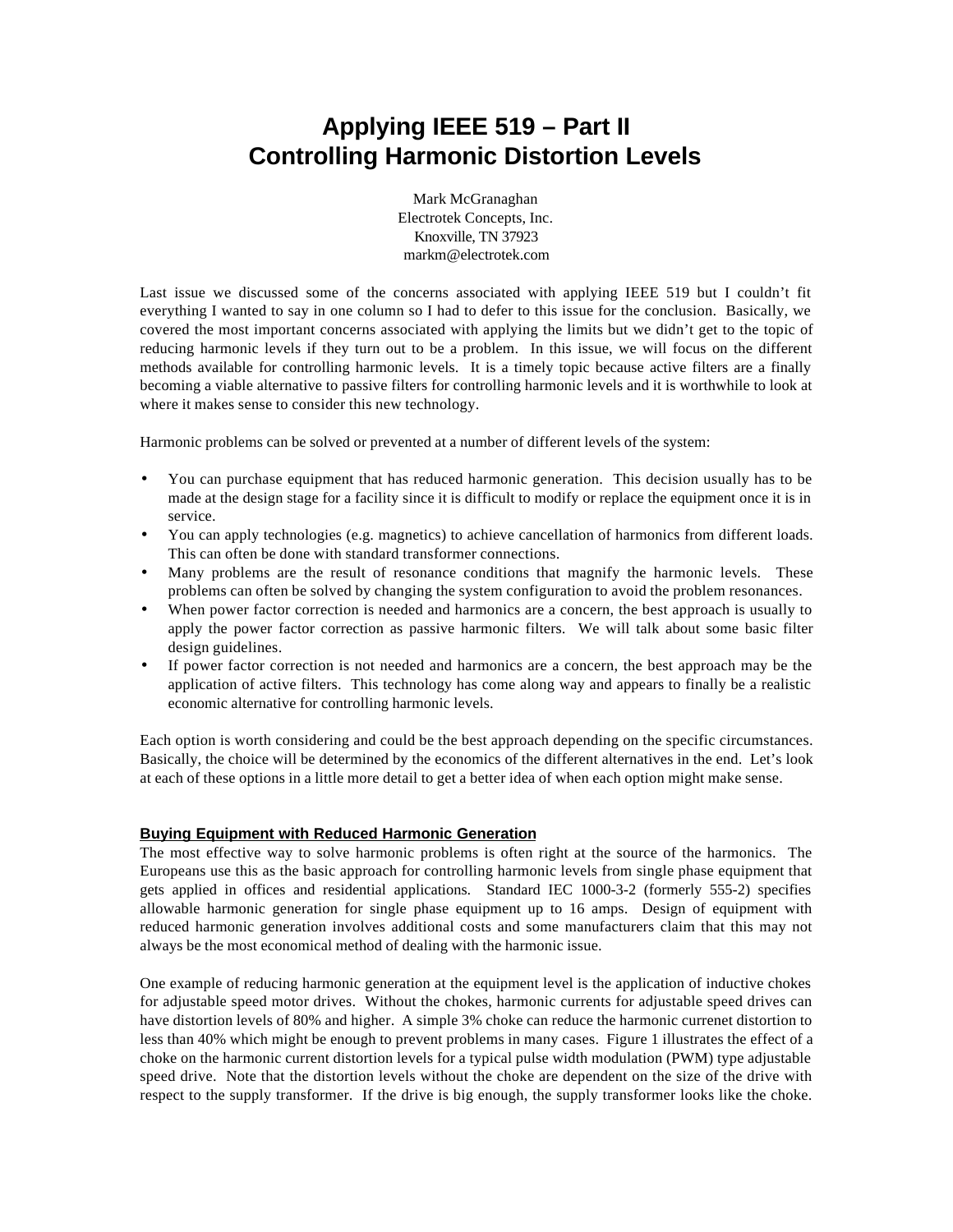Many adjustable speed drive manufacturers now include a choke in the dc link of the drive that has the same effect – check on it before you buy your next drive.



*Figure 1. Effect of an ac line choke on the harmonic current distortion levels for a PWM-type ASD.*

#### **Harmonic Cancellation**

Another method of controlling harmonic generation at the source is to buy adjustable speed drives or other rectifier equipment with higher pulse numbers. The pulse number refers to the number of commutations, or steps, in the ac waveform to a rectifier load. A six pulse device has six steps. The harmonics generated by these loads are related to the pulse number. A six pulse drive or rectifier has its first two characteristic harmonics at the fifth and seventh harmonics. A twelve pulse drive has the first two characteristic harmonics at the eleventh and thirteenth harmonics and the magnitudes are much lower.

You can make multiple drives look like higher pulse number loads when they are combined through judiciuous application of transformers with different connections. The basic principle is illustrated in Figure 2. One drive is connected through a transformer with a delta-delta connection and another drive is connected through a transformer with a delta-wye connection. The resulting phase shift changes the waveform at the primary of the transformer and results in cancellation of the fifth and seventh components. You can see that the combined waveform for the two drives is much cleaner. Note that you will probably not get perfect cancellation so you have to be careful in applying harmonic filters in a situation like this (more about this later).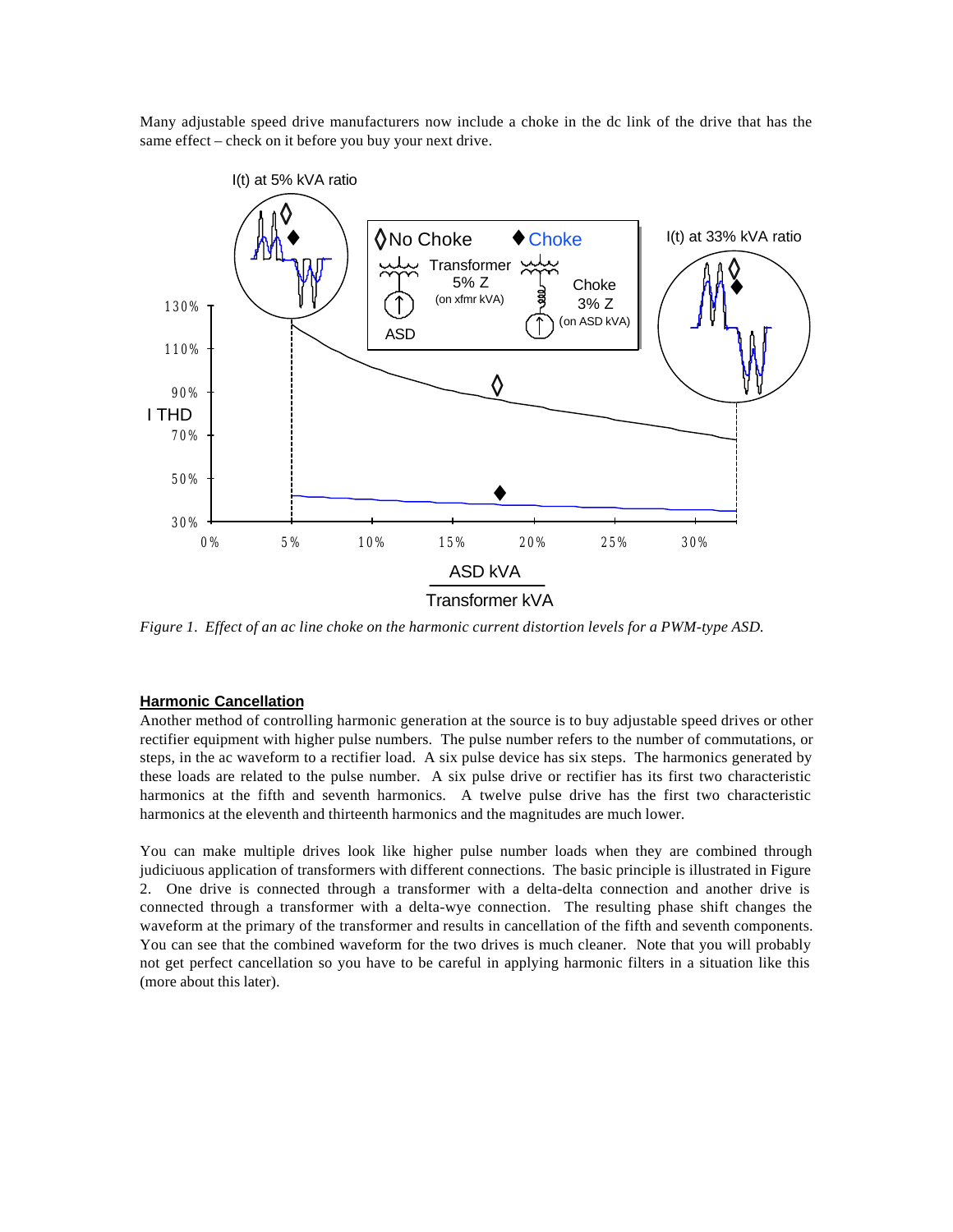

*Figure 2. Using transformer connections to achieve harmonic cancellation for multiple adjustable speed drives.*

### **Avoiding Resonance Problems**

Be careful in applying power factor correction capacitors. Hopefully, you got that message from the column in the last issue. Capacitors combine with the system source inductance to cause a parallel resonance. The basic circuit is illustrated in Figure 3. A parallel resonance means a high impedance at the resonant frequency. Remember that nonlinear loads look like harmonic current sources (that is the basis of the IEEE 519 standard). When these harmonic currents see a high impedance near the resonant frequency for the circuit, they cause high voltage distortion and magnified harmonic currents in the capacitor bank and the source. Figure 4 illustrates the effect of different capacitor bank sizes on the magnification of the harmonic currents for a typical case (1500 kVA transformer supplying a facility).

How do we avoid this problem of magnified harmonic currents and high voltage distortion levels? Don't apply capacitor banks that result in a resonance near one of the characteristic harmonics for your nonlinear loads (usually the fifth or seventh). You can avoid problems of magnification in most cases by limiting the size of power factor correction capacitors to less than 20% of the transformer kVA rating. For example, if you are supplied with a 1500 kVA transformer, don't apply power factor correction of more than 300 kvar. In Figure 4, you can see that 300 kvar results in a resonance near the eighth harmonic. You don't want to get any closer to the seventh than that.

Many times you don't have a harmonic problem unless you create one with a resonance condition. Be careful.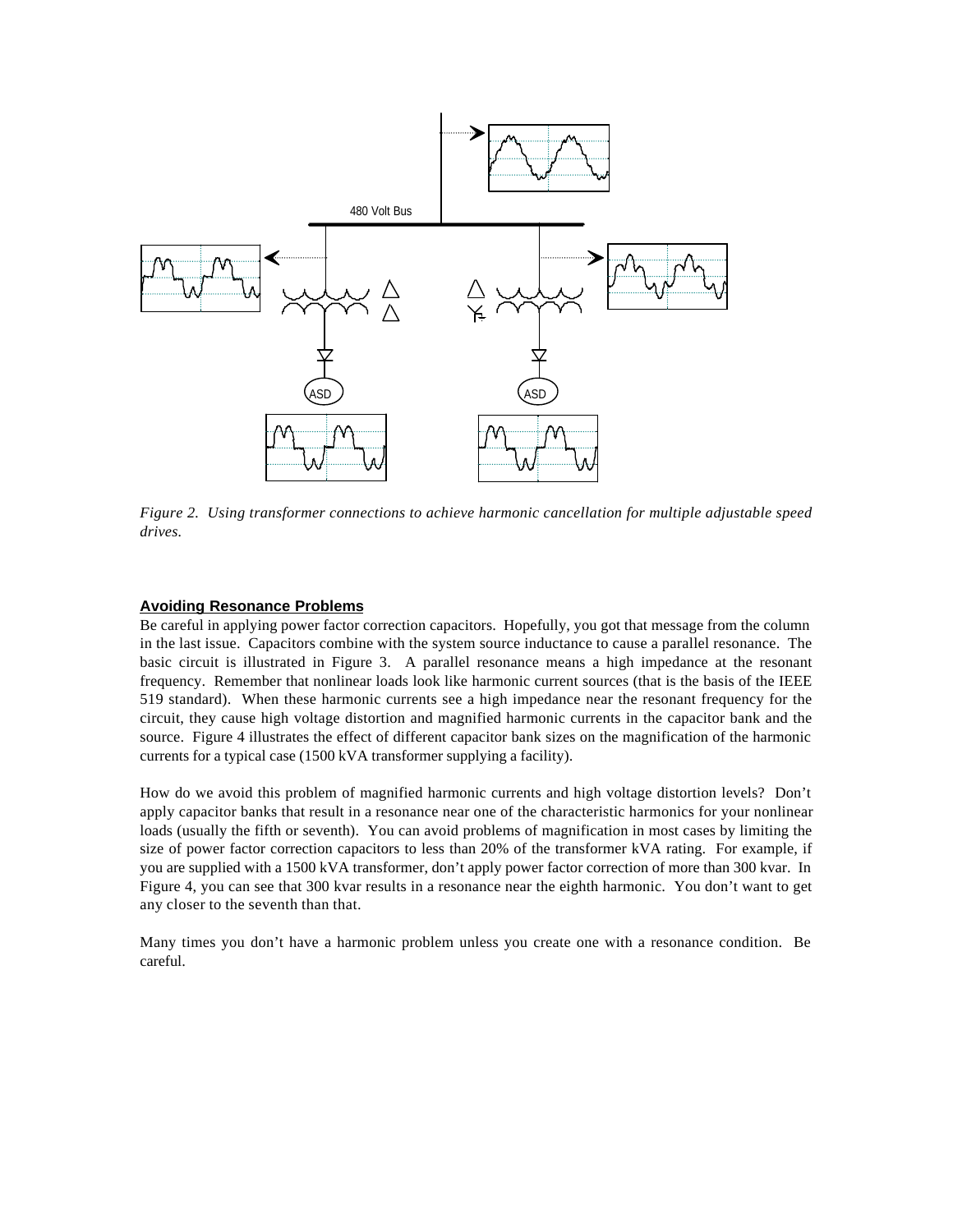

*Figure 3. Basic circuit illustrating concern for parallel resonance.*



*Figure 4. Magnification of harmonic currents caused by power factor correction capacitors (for the case of a facility supplied by a 1500 kVA stepp down transformer with 6% impedance).*

#### **Designing Passive Harmonic Filters**

Passive shunt harmonic filters are the traditional method of controlling harmonic distortion levels. A singletuned filter consists of tuning reactors in series with a capacitor bank. This series combination results in a low impedance at the resonant frequency. Therefore, we choose this resonant frequency to match up with one of the characteristic harmonics that we want to control. Then the filter will absorb the harmonic currents at this frequency and prevent them from flowing onto the supply system. The effect of the filter on the frequency response of the system is shown in Figure 5.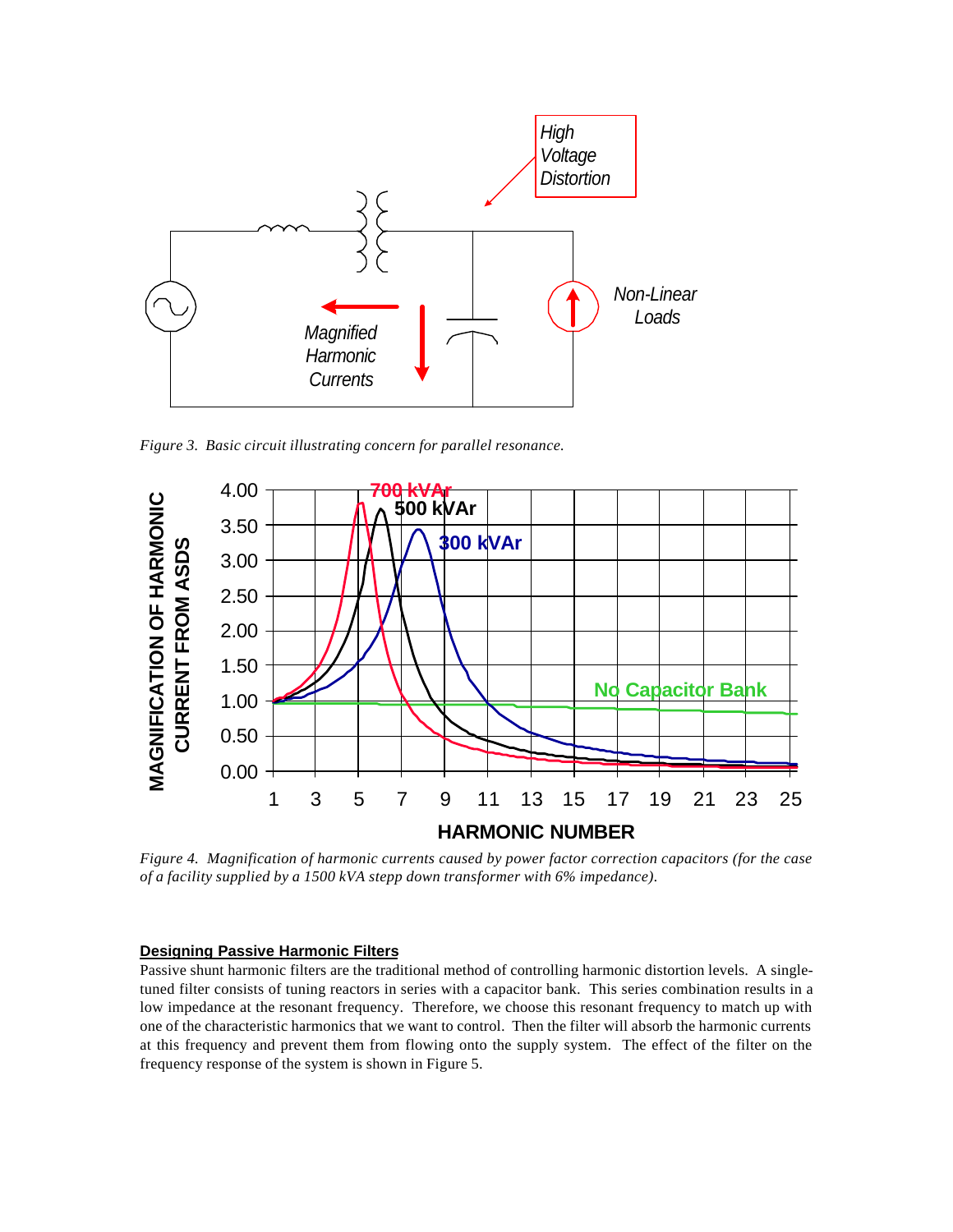

*Figure 5. Effect of a tuned capacitor bank on the magnification of harmonic currents from nonlinear loads.*

There are a few important principles to keep in mind when designing passive harmonic filters:

- Always design the harmonic filters for the lowest order harmonic component generated by the nonlinear loads. You can see in Figure 5 that the filters create a new parallel resonance at a frequency below the series resonance frequency. This was the concern I was talking about when discussing the application of filters for 12 pulse loads earlier. You might think that you could design an eleventh harmonic filter for these loads. However, you have to be careful to make sure you don't create a new resonance near the fifth or seventh harmonics because the 12 pulse configuration will not result in perfect cancellation of these components and you don't want to magnify them with your filter.
- Remember that a filter is a filter. It's a low impedance at the filter frequency regardless of where the harmonics are coming from. It can absorb harmonics from other nonlinear loads in your facility and it very likely will absorb harmonics from the power system. Unfortunately, it has to be designed to handle harmonics from all these sources. This makes it very difficult to apply generic filters for individual loads – they have to be derated too much for all the other harmonic sources that could affect them.
- You don't always have to tune the filter right on the harmonic component of interest. It is usually sufficient to tune the filter somewhere below the lowest characteristic harmonic (e.g. tuned to  $4.7<sup>th</sup>$ harmonic). This helps redue the impact of harmonics from the power system and from other loads. The most important thing is that applying the power factor correction as a tuned bank makes sure that you don't create a parallel resonance that makes thngs worse.
- Be careful in applying filters in combination with shunt capacitor banks. The capacitors create another resonance that can cause problems at other characteristic harmonics. If you are using a tuned capacitor bank to prevent resonance problems, apply all of your power factor correction as tuned capacitor banks.

If you keep these few cautions in mind, tuned capacitor banks will be an effective way to avoid harmonic problems. We have a spreadsheet that you can use to help choose the appropriate values and ratings for the components of a simple passive filter – drop me an email if you would like a copy of it.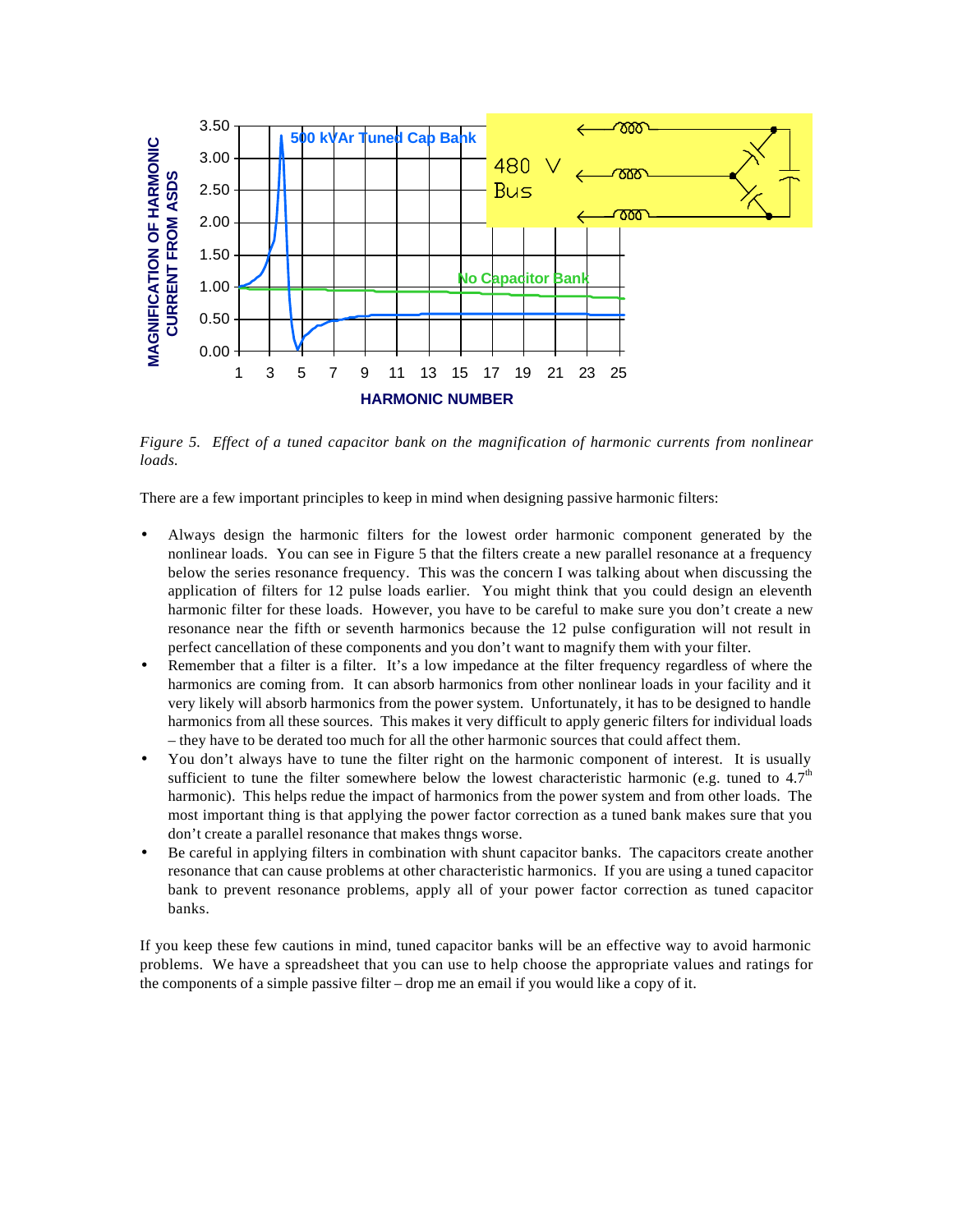# **Active Filters**

Active filters are the answer to our prayers for a method to control harmonics without worrying about all the side effect problems associated with applying passive filters. The basic concept is illustrated in Figure 6. The active filter monitors the load current to be filtered, processes the current to determine the harmonic distortion components that need to be cancelled, and produces a current that will cancel the unwanted components in the load current.



*Figure 6. Basic configuration and operation of a parallel-connected active filter.*

The active filter uses the same pulse-width modulation inverter technology that is used in adjustable speed drives. This has helped reduce the costs of the active filter technology substantially and also helps with the reliability of these devices – the components are essentially off the shelf.

Active filters have a number of important advantages over passive filters for many applications:

- Probably the most important advantage is that you can't overload them. They just produce as much current to cancel harmonics as they can produce. They are not affected by harmonic currents from other nonlinear loads in the facility or by harmonics from the power system. They can be rated just for the loads being compensated. This makes them ideal for OEM applications where they can be applied with individual pieces of equipment.
- They do not result in new resonances. In fact, they don't result in any resonances. You don't have to worry about canceling one harmonic and magnifying another harmonic. This makes active filters ideal for application with 12 pulse converter installations. It is difficult to apply passive filters in these cases